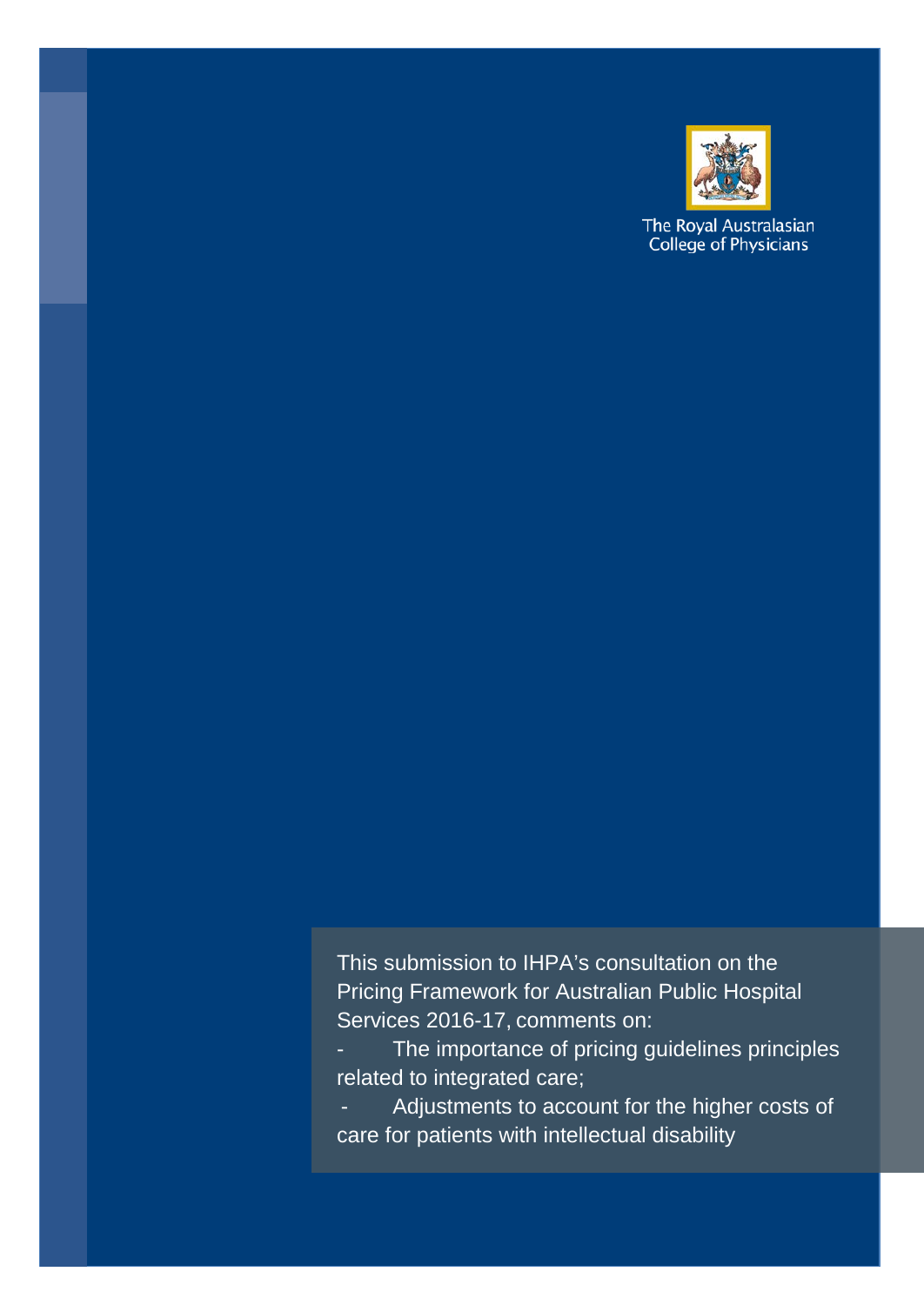

The Royal Australasian<br>College of Physicians

# **RACP Submission (2015):** Pricing Framework for Australian Public

Hospital Services 2016/17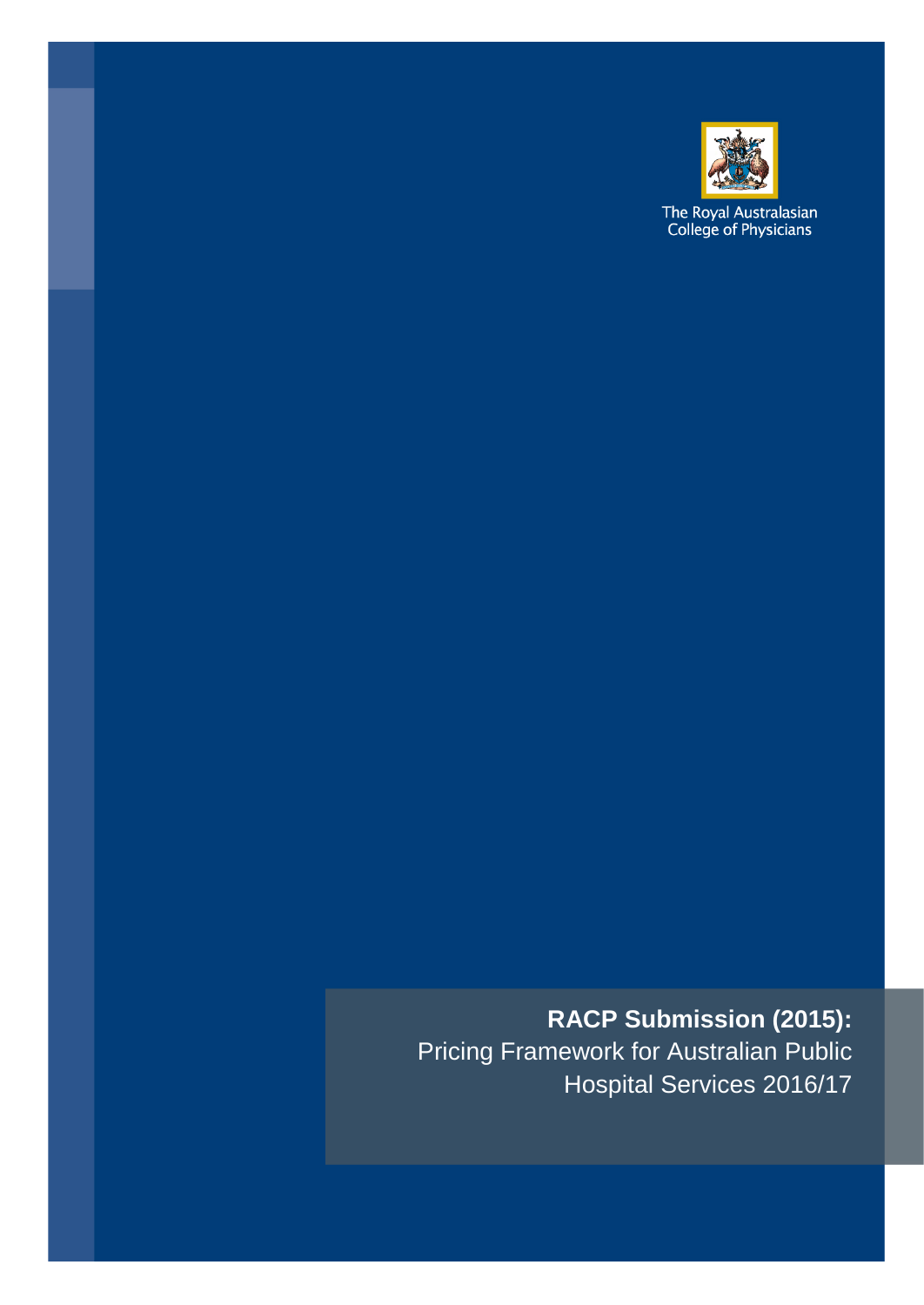#### **Introduction**

The Royal Australasian College of Physicians (RACP) welcomes this opportunity to provide feedback to the Independent Hospital Pricing Authority (IHPA) regarding its consultation paper on the Pricing Framework for Australian Public Hospital Services 2016-17.

This submission addresses the following issues identified in the consultation document:

- The importance of pricing guideline principles related to integrated care;<br>- Adjustments to the National Efficient Price to account for the bigher costs
- Adjustments to the National Efficient Price to account for the higher costs associated with admitted patients with intellectual disability;
- Extending bundled pricing to a broader range of services;
- The potential benefits and risks of using best practice pricing to augment current average cost pricing of hospital services.

These matters are discussed in the following sections.

#### **Pricing Guidelines**

The RACP believes that the current pricing guidelines strike the right balance between the imperatives of efficiency, equity, and high quality patient care. We also welcome the fact that two of these principles, which can be found in the System Design Guidelines, recognise the importance of encouraging better integrated care. These principles are:

- **Fostering clinical innovation**: Pricing of public hospital services should respond in a timely way to introduction of evidence-based, effective new technology and innovations in the models of care that improve patient outcomes and
- **Price harmonisation**: Pricing should facilitate best-practice provision of appropriate site of care.

These two principles will further support integrated care. The principle of 'fostering clinical innovation' recognises that new models of care need to be accommodated within the pricing system for public hospital services. Similarly, the principle of 'price harmonisation' is particularly important, as its implications are that pricing should not favour admitted over non-admitted care, or distort service providers' deciding between the two, as it is a decision that should be based on clinical outcomes.

#### **Adjustments to the National Efficient Price for intellectual disability care**

In response to the requests from stakeholders responding to its previous pricing framework consultation, the IHPA has analysed the average cost of care for patients with intellectual disability to determine if this cost was materially above the price currently paid for their care.

The consultation paper states that the IHPA was unable to find any material difference in costs, but at the same time acknowledged that the diagnosis codes it used to identify these patients may not have been sufficiently comprehensive. As raised in the consultation paper, the RACP is supportive of the IHPA exploring alternative approaches for identifying whether an upwards adjustment for patients with intellectual disability is required.

For this reason, the RACP calls on the IHPA to renew its investigative efforts, as we believe that the evidence points to the likelihood that patients with intellectual disability will have higher than average costs of care. In particular, we note that: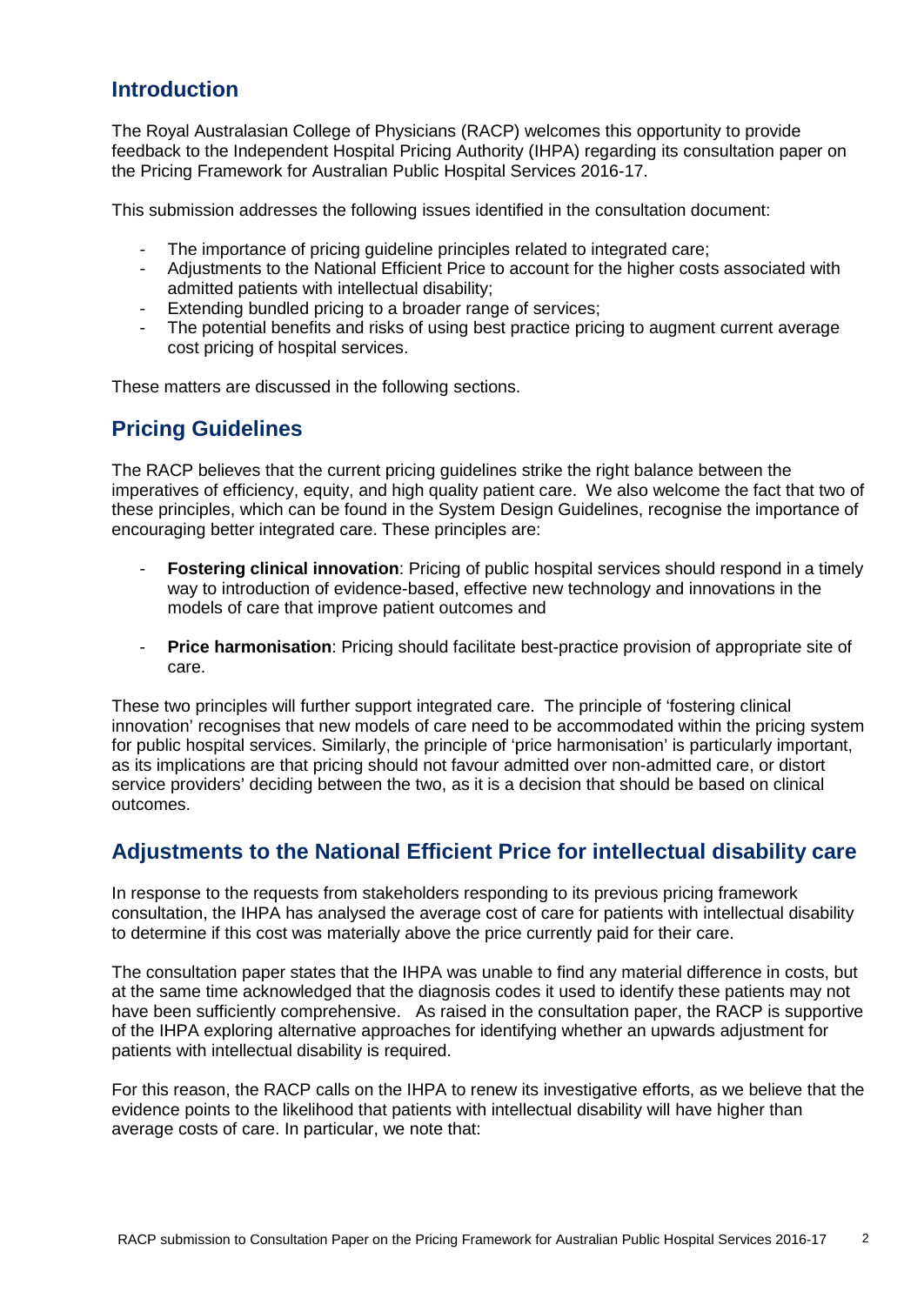- Persons with an intellectual disability experience higher rates of many treatable health conditions compared to the mainstream population, [1](#page-3-0) with one study estimating that they suffered from 5.4 conditions per person, half of which were unrecognised or poorly treated.<sup>[2](#page-3-1)</sup>
- Even then, these findings may still underestimate the level of unmet health need in those with syndrome specific conditions, such as Down syndrome.<sup>[3](#page-3-2)</sup> For instance, research has shown that adults with Down syndrome on average tend to have increased rates and longer periods of hospitalisation than the general community.<sup>[4](#page-3-3)</sup>
- People with intellectual disability are more likely to face additional challenges that may lead to a greater health care administrative or management costs, such as;
	- o difficulties with verbal communication;
	- o reliance on formal and informal carers for meeting health care needs;
	- o need for others to support decision making and provision of consent;
	- o needs for assistance to participate in community access and leisure activities that might restrict healthy lifestyles;
	- o limited literacy skills;
	- o inability to recall personal health information, such as past major disease, operations, or health interventions

Healthcare for people with intellectual disabilities is very likely to involve multiple health professionals and multiple points of contact.<sup>[5](#page-3-4)</sup> Indeed, for these very reasons, the healthcare of people with intellectual disabilities may be a good candidate for multidisciplinary models of care characterised by effective and sustained collaboration across sectors, health, disability, education and family and community services, and professionals.<sup>[6](#page-3-5)</sup>

#### **Classifications used by IHPA to describe public hospital services**

The college supports the move towards the Australian Refined Diagnosis Related Groups version 8 (AR-DRG v.8) and the Australian National Subacute and Non-Acute Patient version 4 (AN-SNAP) in the hope that these will, as intended, better reflect the complexity, comorbidity, and principal diagnosis of presenting patients. However, we wish to emphasise that it is important that these changes are subject to an ongoing process of evaluation.

<span id="page-3-0"></span><sup>1</sup> Lennox N, Bain C, Rey-Conde T, Purdie D, Bush R, Pandeya N. Effects of a comprehensive health assessment programme for Australian adults with intellectual disability: a cluster randomized trial. International Journal of Epidemiology. 2007;36(1):139-146; Lennox N, Bain C, Rey-Conde T, et al. Cluster Randomized-Controlled Trial of Interventions to Improve Health for Adults with Intellectual Disability Who Live in Private Dwellings. Journal of Applied Research in Intellectual Disabilities. Jul 2010;23(4):303-311; Lennox N, Ware R, Carrington S, et al. Ask: a health advocacy program for adolescents with an intellectual disability: a cluster randomised controlled trial. Bmc Public Health. Sep 7 2012;12 i,

<span id="page-3-1"></span><sup>2</sup> Beange H, McElduff A, Baker W. Medical disorders of adults with mental retardation: a population study. Am J Ment Retard. May 1995;99(6):595-604.

<span id="page-3-2"></span><sup>3</sup> Leonard S, Bower C, Petterson B, Leonard H. Medical aspects of school-aged children with Down syndrome. Dev Med Child Neurol. Oct 1999;41(10):683-688; Pikora TJ, Bourke J, Bathgate K, Foley KR, Lennox N, Leonard H. Health Conditions and Their Impact among Adolescents and Young Adults with Down Syndrome. Plos One. May 12 2014;9(5).

<span id="page-3-3"></span><sup>4</sup> Tenenbaum A, Chavkin M, Wexler ID, Korem M, Merrick J. Morbidity and hospitalizations of adults with Down syndrome. Research in developmental disabilities. Mar-Apr 2012;33(2):435-441

<span id="page-3-4"></span><sup>5</sup> Australian Institute of Health and Welfare. The use of health services among Australians with disability. AIHW bulletin no. 91. Cat. no. AUS 140. Canberra: AIHW; 2011

<span id="page-3-5"></span><sup>6</sup> Royal College of General Practitioners. The Royal College of General Practitioners Curriculum 2010: 3.11 The Clinical Example on Care of People with Intellectual Disability. 2013; http://www.gmc-

uk.org/3\_11\_Intellectual\_disability\_April\_2013.pdf\_52885340.pdf. Accessed Feb 12, 2014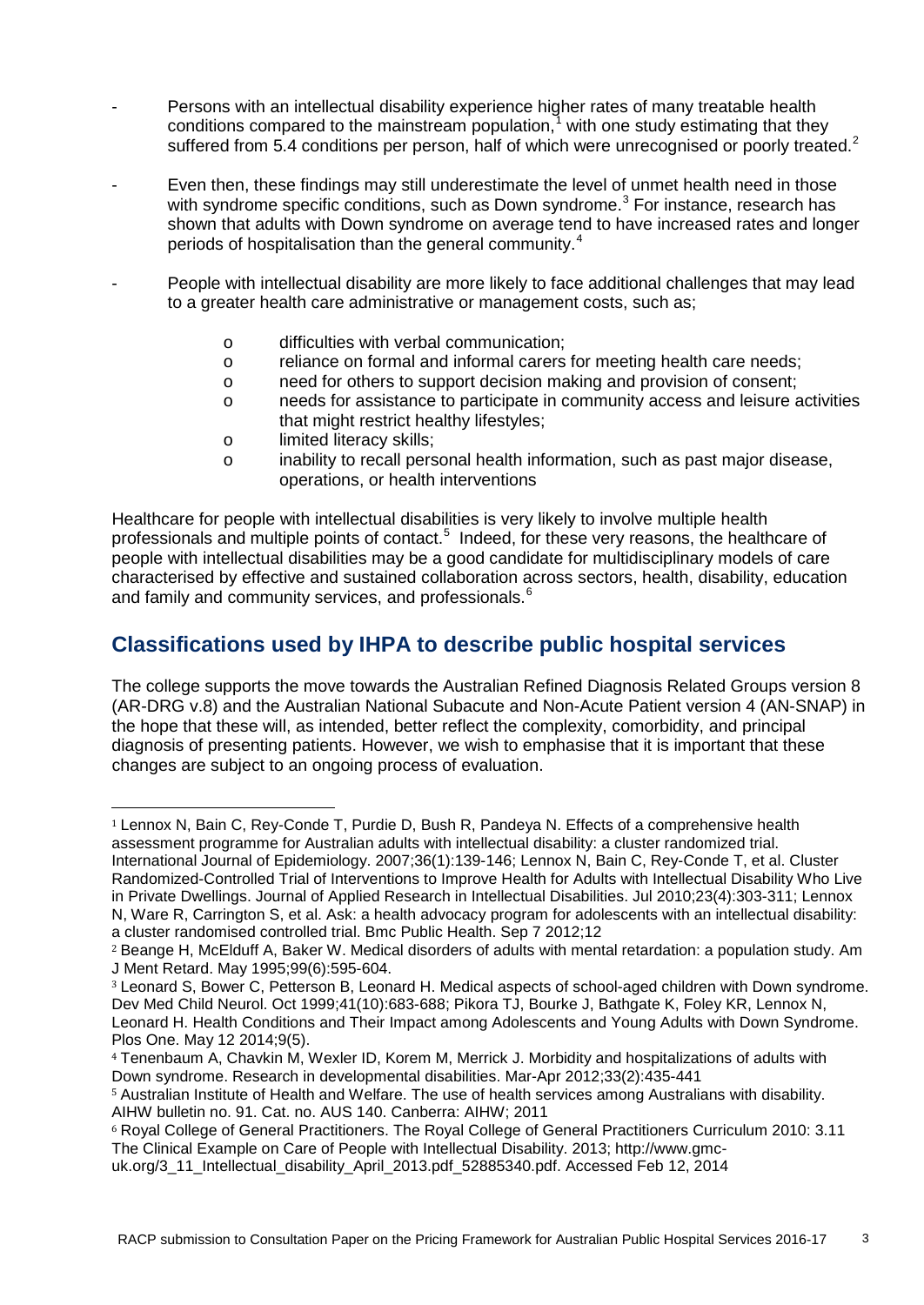The development of a model to support multidisciplinary case conference in the Tier 2 non-admitted patient services is also supported, as this is relevant to a number of aspects of geriatric, palliative and paediatric medicine, where multiple assessments by different health professionals may require discussion within a case conference setting.

The development of a funding model that recognises the role of teaching, training, and research within hospital settings is essential, and fully supported by the College. Given the role and requirements of accredited training organisations such as the RACP, should these services transition to the Activity Based Funding (ABF) framework, it is critical that further discussion occurs with relevant training organisations. The RACP reiterates that should ABF be considered feasible for teaching, training and particularly research activities, robust data collection will be necessary before meaningful pricing can occur. We look forward to the findings of the IHPA costing studies that have commenced into these matters.

#### **Bundled pricing**

The RACP reiterates its support, as raised in the previous submission to the IHPA 2015/16 pricing framework, for further work in the development of bundled pricing models. This includes support for IHPA's expanded policy intention for bundled pricing in future years. The RACP has a strong commitment to encouraging better integrated care, and bundled pricing can provide strong incentives for healthcare service providers to better coordinate and integrate care.

Hip fracture care is one such area where models of shared care are becoming increasingly common, and is likely to evolve over time to other surgical areas. However, at present, pricing in the acute hospital setting does not support such emerging models of shared care between surgeons and physicians. We therefore welcome IHPA's investigation, and hope that its findings will inform other concurrent government initiatives into bundled pricing, namely the Medicare Benefits Schedule Review Taskforce, the Primary Health Care Advisory Group, the Senate Health Standing Committee inquiry into Chronic Disease, and the reform of the federation white paper and associated COAG processes.

The evidence on the use of bundled pricing for facilitating integrated care is encouraging. A recent systematic review of price bundling studies between 1985 and 2011, which covered 58 studies, identified 20 different bundled payment interventions, and concluded that the introduction of bundled payment was associated with reductions in health care spending and utilization.<sup>[7](#page-4-0)</sup> Similarly, a recent study looking at the introduction of bundled pricing for diabetes care, chronic obstructive pulmonary disease care, and vascular risk management in the Netherlands found that it improved the organization and coordination of care and led to better collaboration among health care providers and better adherence to care protocols.<sup>[8](#page-4-1)</sup>

IHPA seeks advice on which services or patient episodes of care would most benefit from bundled care. Research has identified the following as characteristics of medical conditions which may be more amenable to bundled pricing treatment:<sup>[9](#page-4-2)</sup>

- There is a clear clinical understanding of the beginning and end of the episode;
- Well-established clinical norms or guidelines exist;

<span id="page-4-0"></span><sup>7</sup> Bundled Payment: Effects on Health Care Spending and Quality: Closing the Quality Gap: Revisiting the State of the Science. August 2012. Agency for Healthcare Research and Quality, Rockville, MD. http://www.ahrq.gov/research/findings/evidence-based-reports/gapbundtp.html i,

<span id="page-4-1"></span><sup>&</sup>lt;sup>8</sup> De Bakker et al, 'Early results from adoption of bundled payment for diabetes care in the Netherlands show improvement in care coordination', Health Aff (Millwood). 2012 Feb;31(2):426-33. doi: 10.1377/hlthaff.2011.0912.

<span id="page-4-2"></span><sup>9</sup> Appleby, J. et al 2012, 'Payment by Results: How can payment systems help to deliver better care?'.